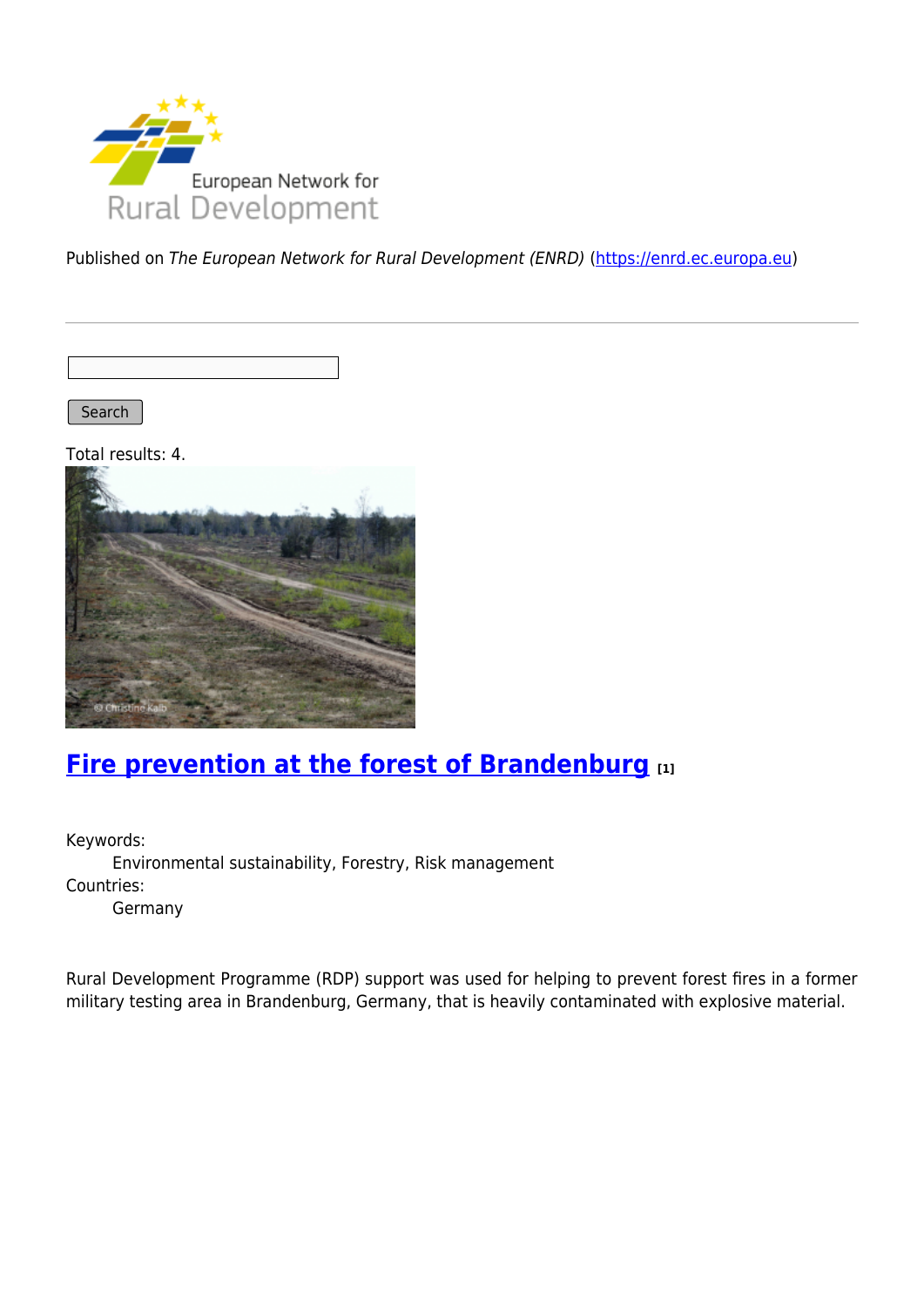

## **[Digitally Visiting - Finland](https://enrd.ec.europa.eu/projects-practice/digitally-visiting-finland_en) [2]**

Keywords:

Digitisation, Education & lifelong learning, Information & Communications Technology (ICT), Rural Inspiration Awards: nominees

Countries:

Finland

The Digitally Visiting project has pioneered digital skill development in Central Finland. The project has demonstrated that there is a large need for local digital support to develop residents' digital skills, especially in remote rural regions. The project encouraged and guided rural residents to use electronic services and so has contributed to making rural living in Central Finland more appealing.